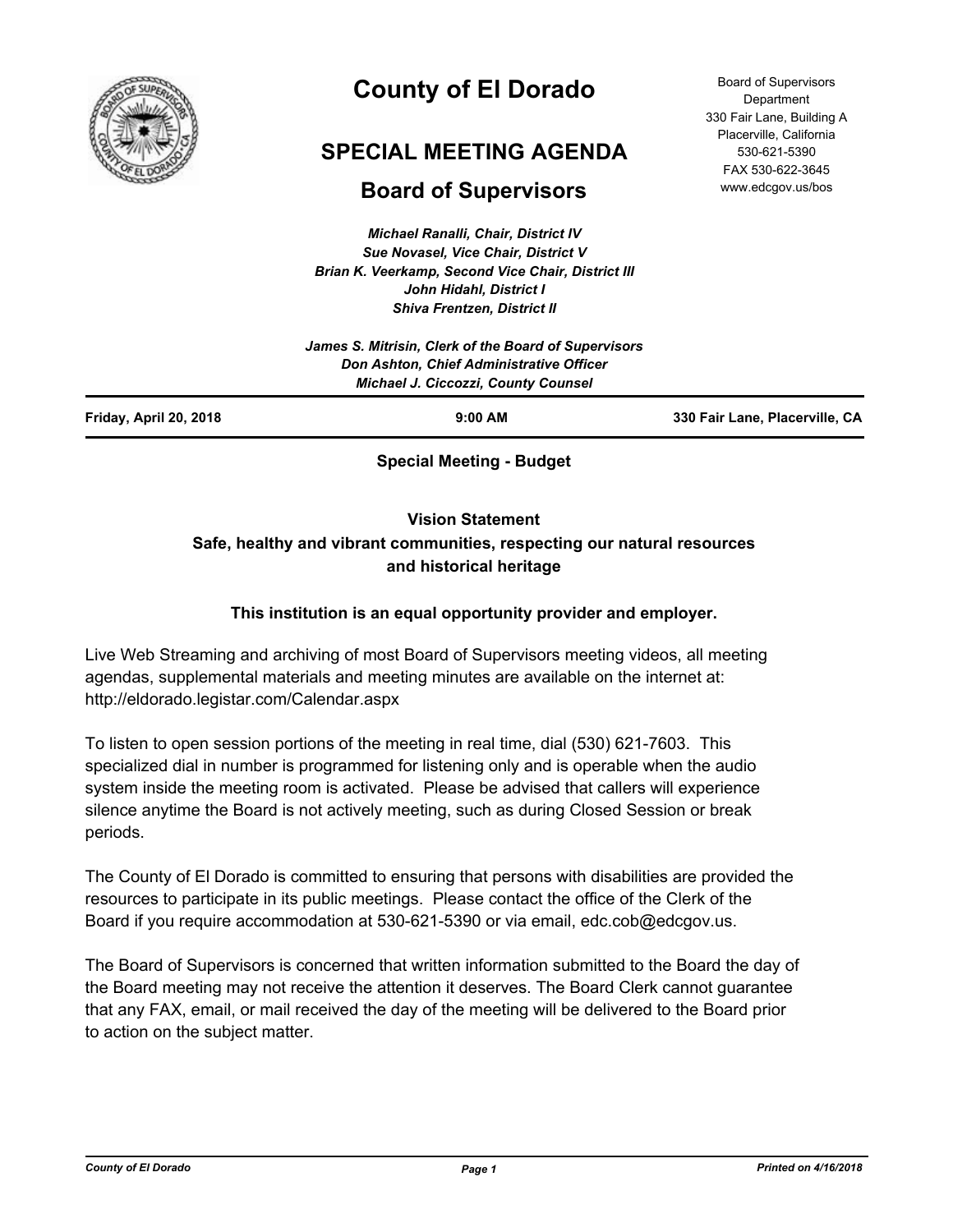The Board meets simultaneously as the Board of Supervisors and the Board of Directors of the Air Quality Management District, In-Home Supportive Services, Public Housing Authority, Redevelopment Agency and other Special Districts.

For Purposes of the Brown Act § 54954.2 (a), the numbered items on this Agenda give a brief description of each item of business to be transacted or discussed. Recommendations of the staff, as shown, do not prevent the Board from taking other action.

Materials related to an item on this Agenda submitted to the Board of Supervisors after distribution of the agenda packet are available for inspection during normal business hours in the public viewing packet located in Building A, 330 Fair Lane, Placerville or in the Board Clerk's Office located at the same address. Such documents are also available on the Board of Supervisors' Meeting Agenda webpage subject to staff's ability to post the documents before the meeting.

#### **PROTOCOLS FOR PUBLIC COMMENT**

Public comment will be received at designated periods as called by the Board Chair.

Except with the consent of the Board, individuals shall be allowed to speak to an item only once.

On December 5, 2017 the Board adopted the following protocol relative to public comment periods:

Time for public input will be provided at every Board of Supervisors meeting. Individuals will have three minutes to address the Board. Individuals authorized by organizations will have three minutes to present organizational positions and perspectives and may request additional time, up to five minutes. At the discretion of the Board, time to speak by any individual may be extended.

Public comment on certain agenda items designated and approved by the Board may be treated differently with specific time limits per speaker or a limit on the total amount of time designated for public comment. It is the intent of the Board that quasi-judicial matters have additional flexibility depending upon the nature of the issue.